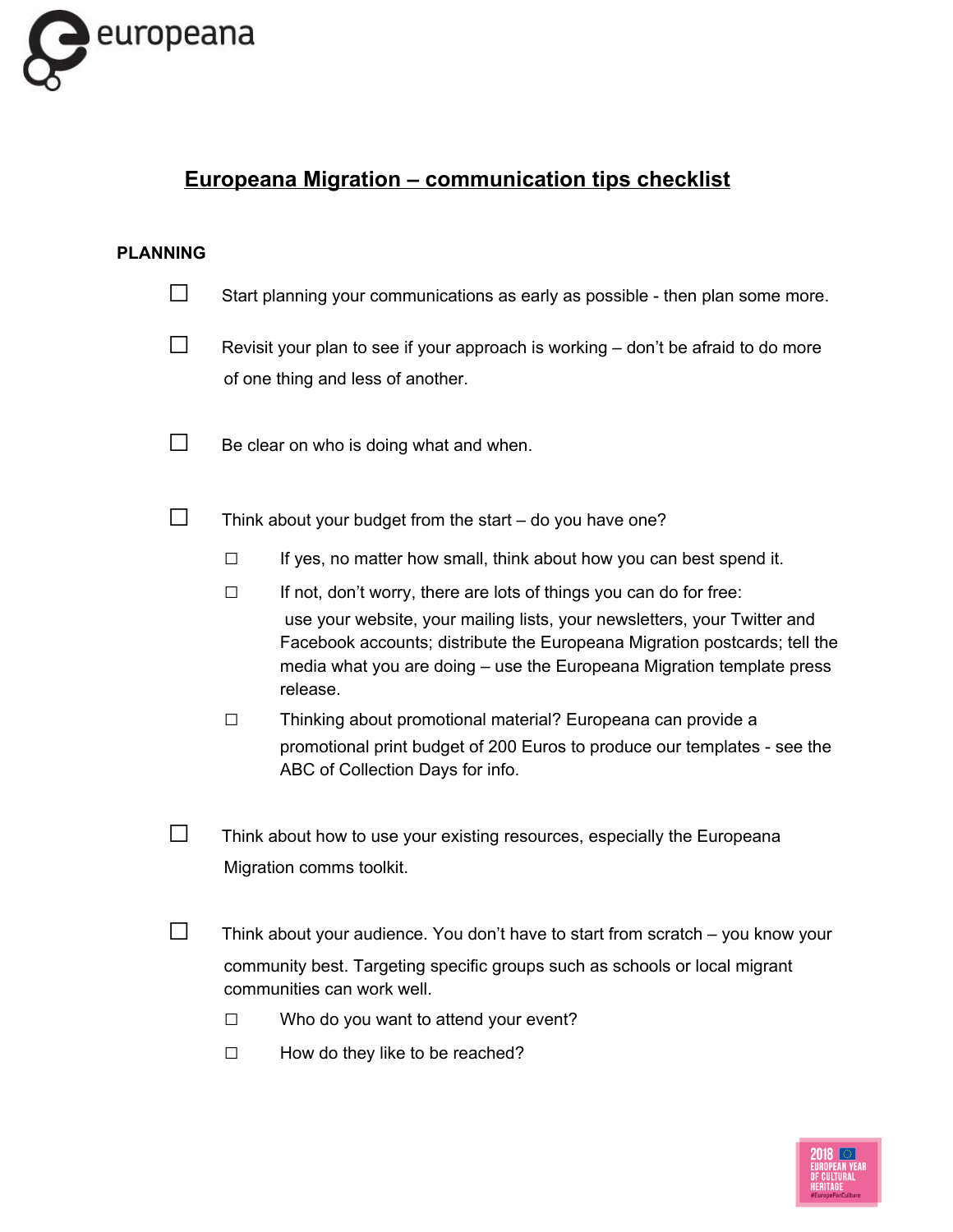

 $\square$  What do you want them to do? Consider creating a Facebook event, directing them to our migration collection day info and register your interest [page](https://www.europeana.eu/portal/en/collections/migration/collection-days.html), and or directing them to your own dedicated event page.

- $\square$  Can you involve any of your partners or network or communities to help promote your event? Ask them.
- $\square$  Consider using ideas that have worked for others but don't be afraid to try something new.
- $\square$  Are your relevant politicians aware or involved? Let your Councillors, Mayor, and MP know what you are doing as early as possible.
	- $\Box$  Ask them if they have a story to tell.
	- $\Box$  Ask them if they want to attend your event.
	- $\square$  Europeana is telling MEPs about Europeana Migration if yours is interested we'll let you know. If you already know them – let us know!
- $\square$  Work through each element of your proposed activity.
- $\square$  Work as a team with Europeana tell us what you have planned to promote your event and we will promote it on our channels, and with the European Year of Cultural Heritage too.

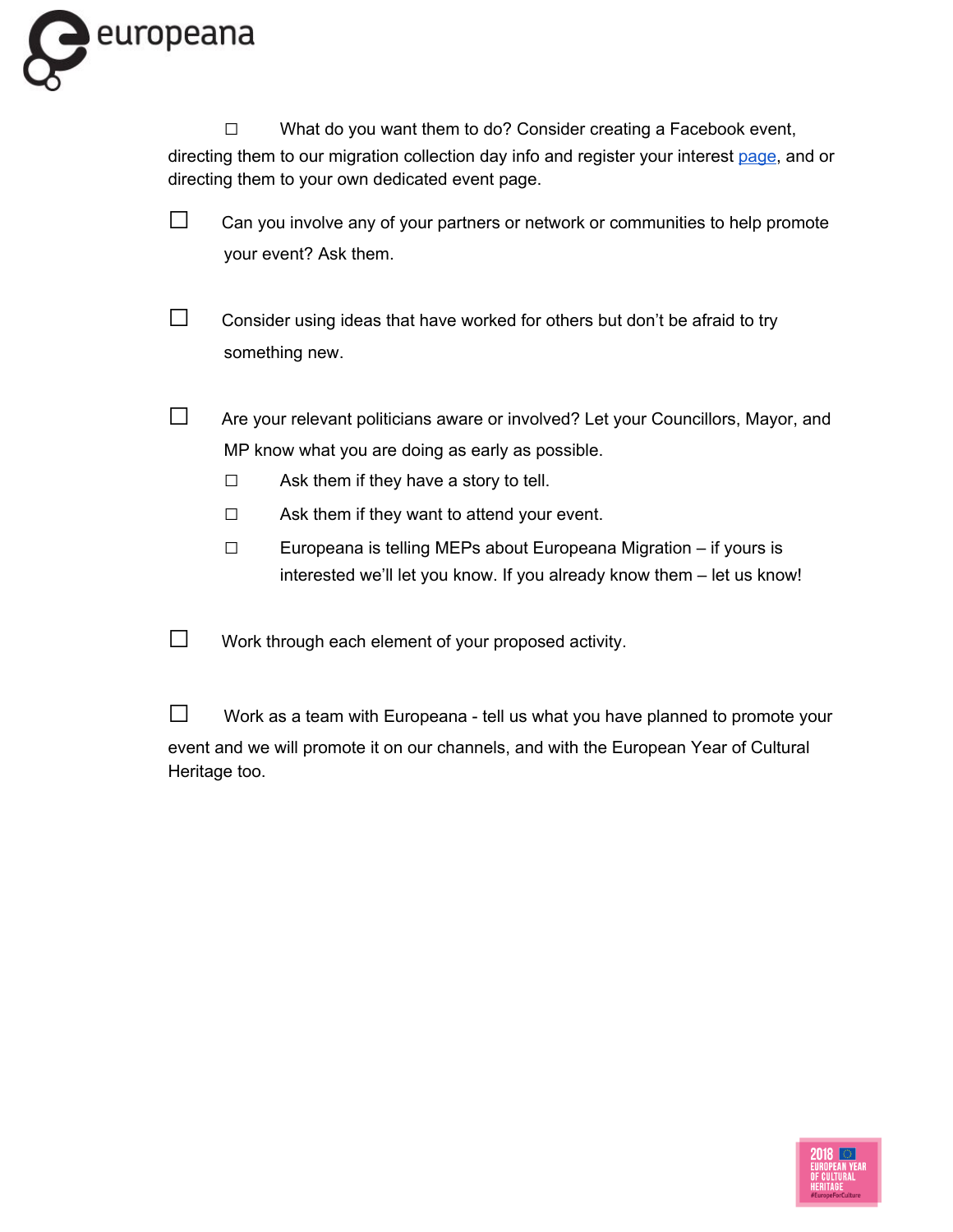

# **TELLING YOUR STORY**

- $\square$  Make the story you tell about Europeana Migration as much about your community/city/country as possible.
- $\Box$  Tell people that your event is part of the European Year of Cultural Heritage 2018, and they can be part of it too.
- $\square$  Use the Europeana key messages to help you explain what the Europeana Migration project is all about.
- $\square$  Find 'champions' in your organisation and/or in your community who have a migration story to tell and share it to inform and inspire others. People are interested in people -someone might not think their story is interesting enough – others will!
- $\Box$  Read the existing Europeana Migration 'champion' stories for inspiration share them as examples to inspire others.
- $\square$  Don't forget the objects in the story, they'll really help you every object tells a story!
- $\square$  Find someone outside your organisation to help tell your story for you
	- □ Who are your supporters ask them to help.
	- □ Do you have a famous local migrant? Ask them. Even if they are not alive anymore, you can still tell their story for them.

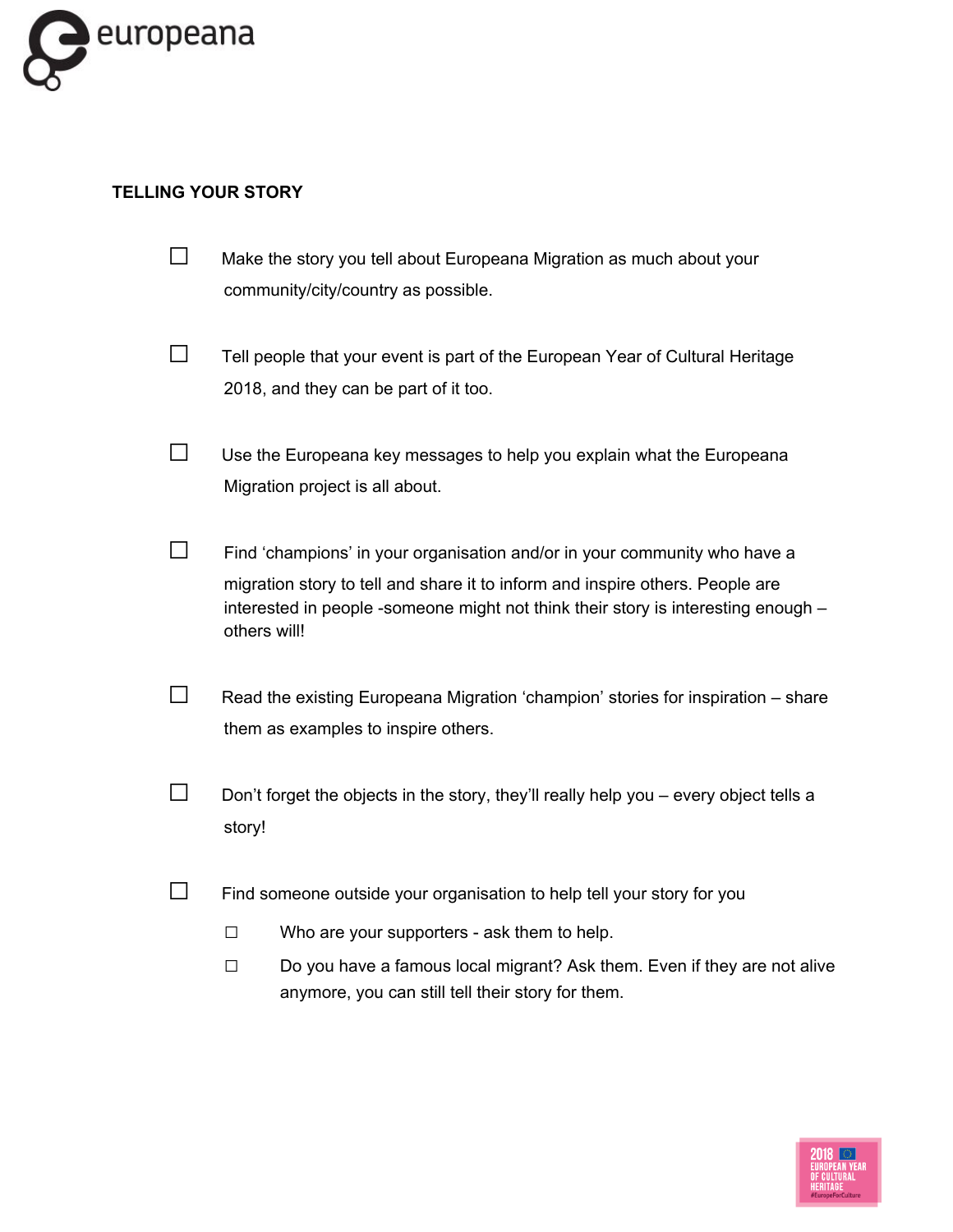

#### **ONLINE AND SOCIAL MEDIA**

| Does your institution use social media? If yes, then make it part of your |
|---------------------------------------------------------------------------|
| communications.                                                           |

- $\square$  Find out who is responsible for social media (if it's not you) and talk to them about how they can help promote. Are they available on the day?
- $\square$  Use our template tweets and real life [examples](https://docs.google.com/spreadsheets/d/1aftk17Hx9913GCgH0ZWL5KMd1vFWJYPGRzC0AAmfNAA/edit#gid=1895833500) to help inspire you!
- □ Use the European Year of Culture and Europeana Migration hashtags and encourage others to - that way your event is part of a much bigger story that people are talking about all over Europe: #EuropeanaMigration #EuropeforCulture
- $\Box$  Make sure all of your online channels part of your communications.

Put the event on your website, in your electronic newsletters, on your Facebook page, in your email footer…

 $\Box$  Always link back to **[Europeana](https://www.europeana.eu/portal/en/collections/migration) Migration** – let people see what the project is about, where their stories will appear, and discover other people's stories.

## **TELLING YOUR STORY TO THE MEDIA**

- $\Box$  Tell the media about your event beforehand to encourage people to come along and tell their story. Start with the media you already know!
	- □ Think local, regional and national.
	- □ Think print, online and broadcast.
- $\square$  Does your organisation have a press office or a press officer?